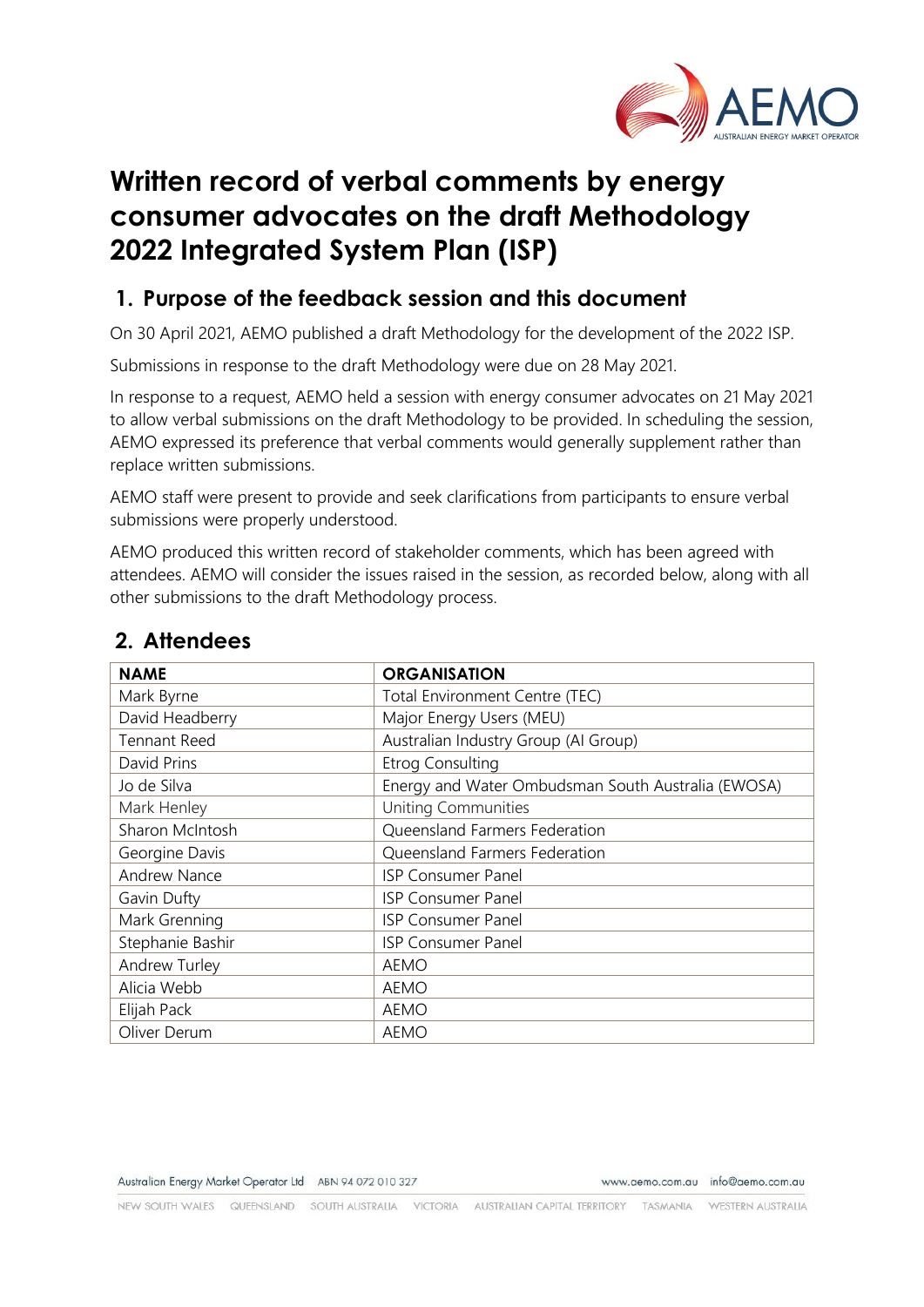

# **3. Comments on the draft IASR**

At the start of the session, all attendees were given the opportunity to nominate any aspect of the draft Methodology about which they wished to provide comment. All attendees were then given the opportunity to comment on each topic. The four topics identified were:

- The treatment of distributed energy resources (DER) in the draft Methodology
- Modelling the counter-factual development path and the impact of government policies on scenarios
- Ensuring ISP expenditure is efficient, necessary and at minimum cost to customers
- Hydrogen modelling

#### **3.1 Treatment of DER in the draft Methodology**

 $TFC$ 

- o There seems to be a 'cultural bias' towards grid-scale investment. Why are we spending billions on the transmission network, but treating DER as 'a problem to be managed' when it can be a cost-effective part of the solution?
- o By 2040, the 13 distribution network service providers (DNSPs) will spend a couple of billion dollars to support a doubling or tripling of DER on the grid. That would go a long way towards meeting the future energy needs of the system.

Etrog Consulting:

- o A recent Powercor submission to the Victorian Government's Renewable Energy ones (REZ) Development Plan Directions Paper says that Powercor proposes to make investments to allow the introduction of 1.3 GW of DER, with system strength support, and a possible second stage with 1.1 GW of energy storage. It's not clear if they propose to make the investment themselves, which would be subject to numerous rules. It's not clear where this proposal is going and who has to approve it, but it should be taken into account at the appropriate stage in the ISP development process.
- o AEMO has a difficult task in determining the most effective way to make investments to benefit consumers and the community. At the same time, others (such as state governments) are making different decisions that aren't necessarily in the ISP.
- o The prospect of consumers at the edge of the grid disconnecting can be seen in two ways – as a risk to the whole consumer base, as fewer users will bear fixed costs, or as a reason not to direct investment towards consumers who are expensive to serve and might leave the grid.

Uniting Communities:

o Communities at the edge of the grid are likely to go to stand alone systems, making the grid contract. This needs to be considered.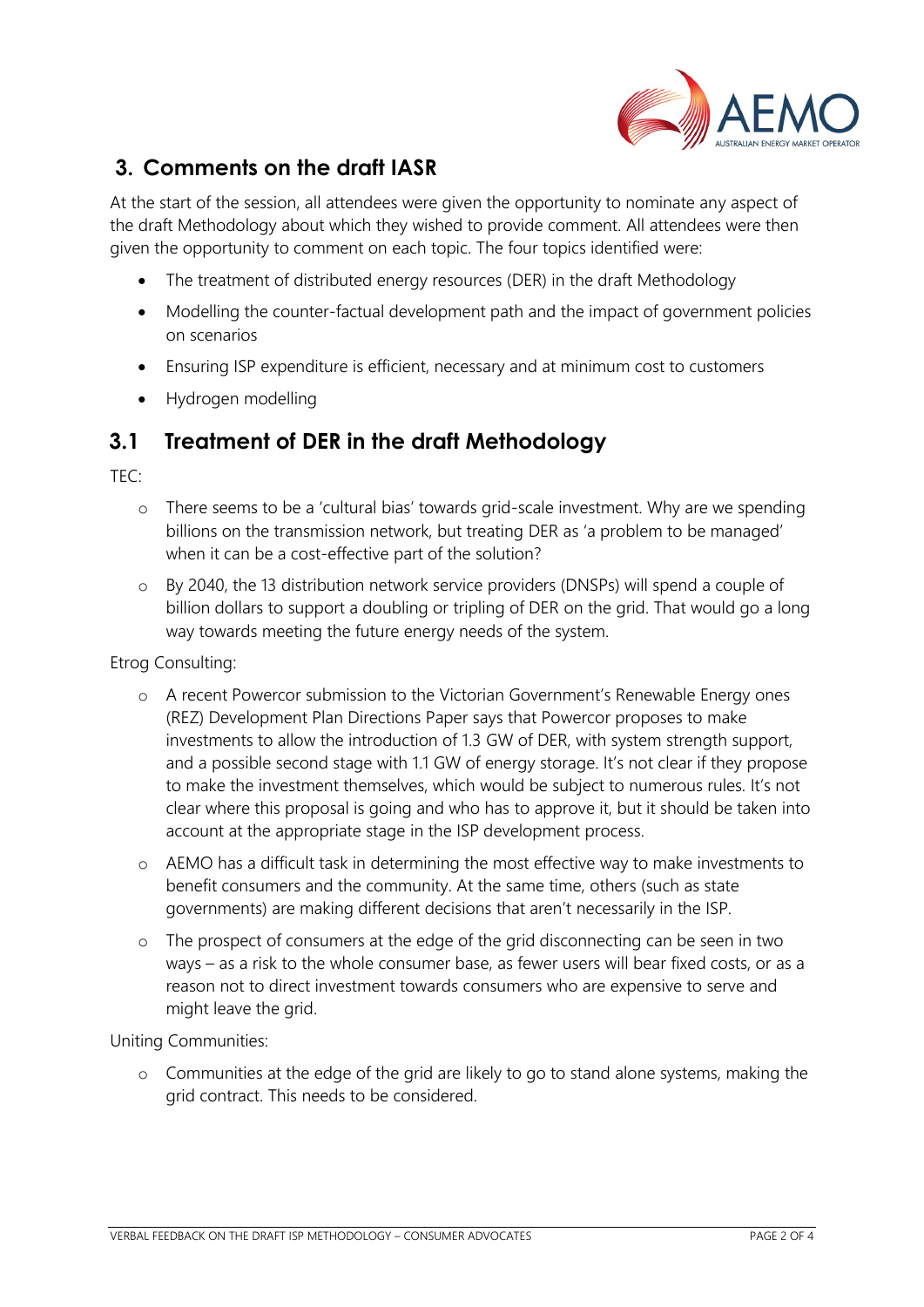

MEU:

o The ISP does not give sufficient consideration to non-network solutions. If the ISP says something has to be built, the assumption is that it will be built in the identified form. The ISP should take into better account the potential for non-network solutions to achieve the same outcome.

### **3.2 The optimal development path, the counterfactual and Government Policies**

AI Group:

- o Where are the boundaries around what policies are included and what aren't? Does AEMO anticipate including net zero by 2050 if the Federal Government makes a stronger commitment? Does that then stop being a variable in future ISPs?
- o There is a 'quasi-mystical' power to how scenarios are named. There is a very large significance to what is included in the 'central' scenario. If all state Governments have committed to it, net zero by 2050 should be included in the central scenario.

### **3.3 Ensuring ISP expenditure is necessary, efficient and as cheap as possible**

Uniting Communities:

- o ISP projects need to be managed in the regulatory process to deliver good outcomes for consumers. Networks are treating them as pass throughs, contingent projects and RIT-Ts. There seems to be confusion about how ISP projects are managed.
- o Projects in the ISP get huge support Networks and Governments say 'if it's in the ISP it's got to happen'. ISP projects need ongoing scrutiny.
- o There needs to be a robust testing process for efficiency and cost effectiveness.
- o There are some dilemmas with how we measure the effectiveness of network businesses. I have a hunch that the current benchmarking tools will no longer be appropriate once we start to consider ISP projects.

AI Group:

- o Support Mark Henley's submission above
- o Emissions benefits should be incorporated into the cost-benefit analysis. There are current and forward price estimates for the social cost of carbon, but these are complex and highly contested.

MEU:

- o Support Mark Henley's submission above
- o The discount rate is important when considering net benefits. The forecast of future benefits needs to reflect uncertainty about the future.